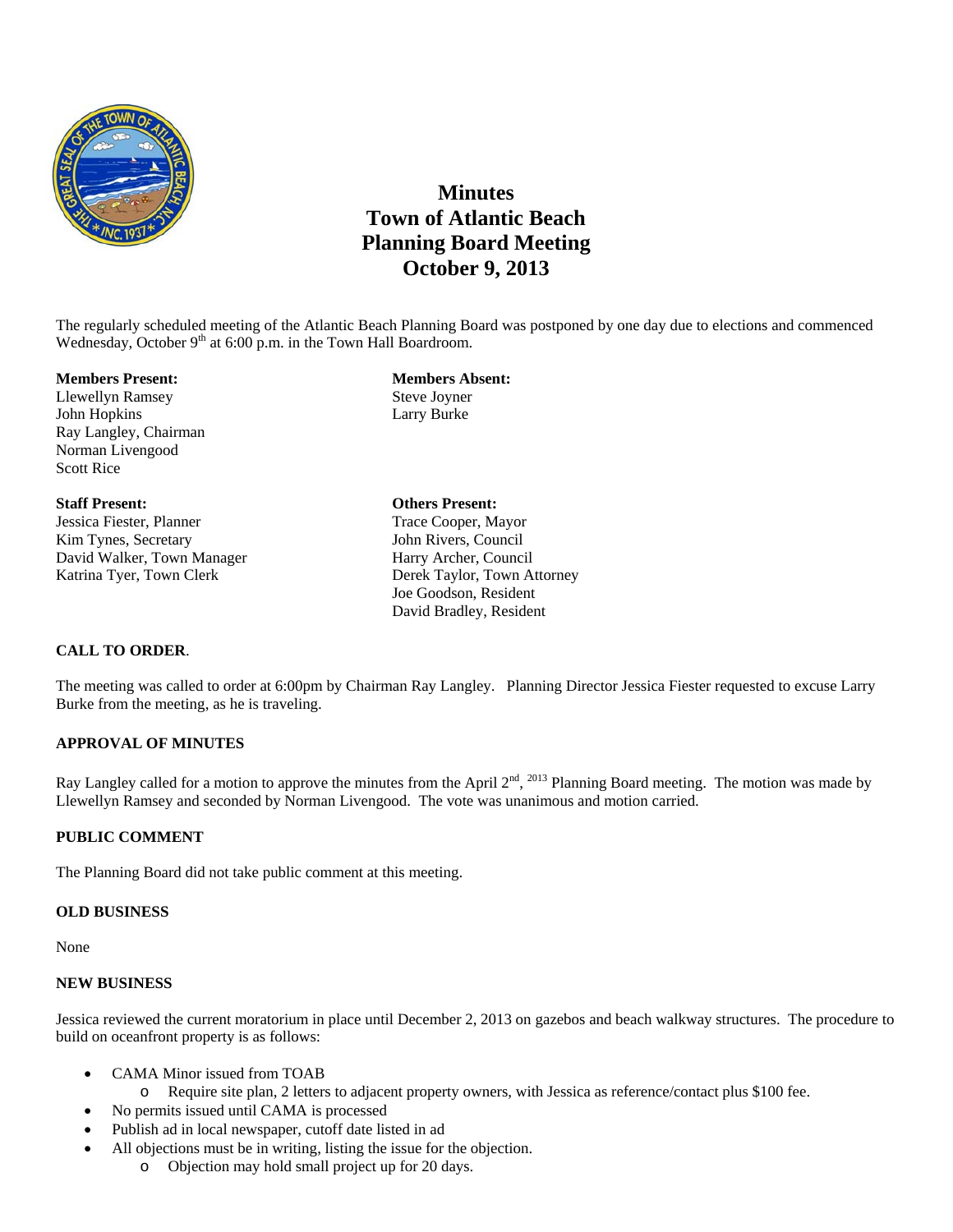- o Chairman will review objection
- o 21 days allowed to grant an appeal
	- Review to grant or deny objection
- o Final option is to refer to court system.
- Next step is to meet TOAB requirements
	- o Zoning
		- Must meet UDO requirements for set backs
		- Where to build
	- o Building Inspector
		- Insure all codes are met with all trade contractors

Every three months CAMA follows up on all final projects.

Considerations taken when building on oceanfront property: Property lines – where are they and what are the setbacks Static lines – old sea wall location First line of stable vegetation

Static line exemption

 Quality renourishment Maintain

The Static Line Exemption is a benefit to TOAB.

- If structure is destroyed by hurricane or fire, we can rebuild.
- Preserves linear line regarding homes
- Easier access to the beach
- Increases buildable area
- Improves real estate to provide shade/access

Llewellyn Ramsey stated had TOAB not adopted the Static Line and a home was destroyed it would require approval from Raleigh. Static Line exemption provides ease and convenience.

Elevated decks must be uncovered and elevated, better for the environment. Gazebo or any coverage must be no more than 200 sq. ft. That rule is consistent throughout the State of NC.

At this time TOAB has only 11 lots east and west of the circle that is privately owned and pose possible issue. Ocean Ridge and Club Colony are no problem.

Llewellyn feels walkways are important but not sure about covered gazebos. Covered areas are nice to have at condos where the lots are large. Mr. Bradley's gazebo on Glenn Street is an asset in her opinion.

John would like to know the height from the ground requirement. CAMA requires 5' of piling in the ground and the walkway needs to be high enough to allow sunlight on the vegetation.

Scott requested the minimal height allowed to protect vegetation should be provided.

Norman feels the gazebos are acceptable for large lots but not so much for the private, small lots.

Town Attorney, Derek Taylor stated all entities must be treated the same/equally. If zoning is different for single family dwellings vs. multifamily and commercial property, that will help.

There is concern that covered decks will block view. Clarity needed on height requirements, the lower the better.

The Planning Board recommendations to present to Council are as follows:

Commercial and resort areas can cover decks and have bathrooms or sheds. Derek suggested plans for TOAB Bathhouses "preexisting" in the event they are destroyed by natural causes. Currently only one is covered.